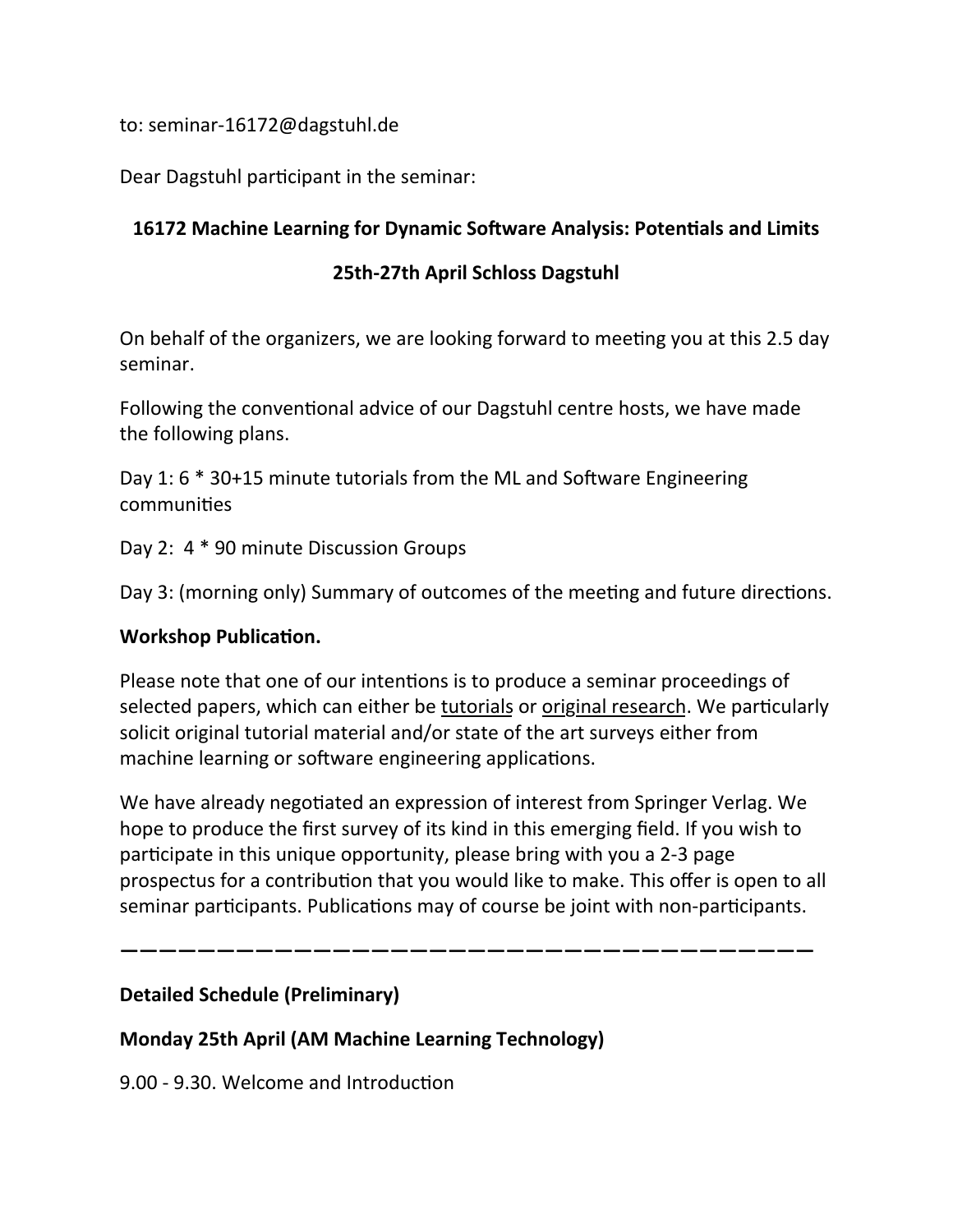### 9.30 - 10.15. Learning State Machines, Sicco Verwer

### **10.15 – 10.45 Coffee break**

- 10.45 11.30. Learning-based Testing, Karl Meinke
- 11.30 12.15. Static analysis, Reiner Hähnle

### **12.15 Lunch**

### **PM Software Engineering Applications**

14.00 - 14.45 Automata learning for Emergent Middleware, Amel Bennaceur

14.45 - 15.30 Active automata learning Bernhard Steffen

### **15.30 – 16.00 Coffee Break**

16.00 - 16.45 Machine learning of register automata models. Falk Howar

### **18.00 Dinner**

**————————————————————————————————————**

### **Tuesday 26th April**

Focussed Discussion Groups. All active participants in each session should make a 3 minute/2 slide presentation of their interests. You can make a presentation in more than 1 session!

 $9.00 - 10.30$ 

# N. Walkinshaw, Frankfurt

# **Group 1: Learning and Testing**

• How model learning can benefit (model based testing). The goal would be to understand if

there are significant benefits (proven or expected) and if so, what they are.

# A. Russo, Kaiserslautern

# **Group 2: Machine Learning for System Composition**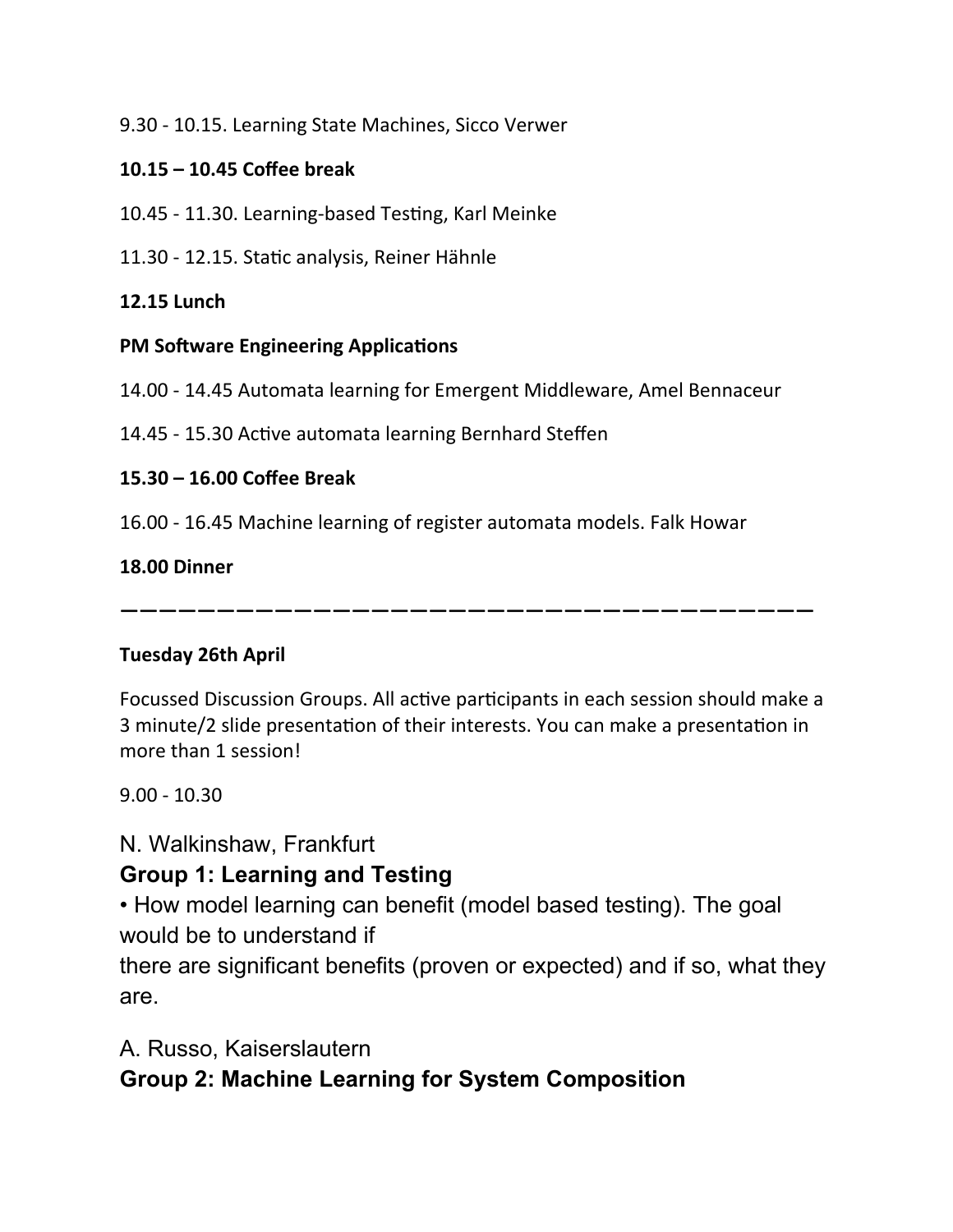• How can model learning benefit compositional system verification?

• How does the inaccuracy of learned models impact the correctness of software integration?

• Can we apply adaptive systems engineering techniques to increase the precision of learned models over time?

## **10.30 – 11.00 Coffee break**

 $11.00 - 12.15$ 

F. Vaandrager, Frankfurt

# **Group 3: Benchmark building and sharing**

• Setting up benchmarks for automata learning & testing

• What kind of benchmarks: real-size example, random sets, extreme cases?

• What kind of measures (number of interactions/queries, CPU or real time etc)?

F. Howar, Kaiserslautern

# **Group 4: Glass box vs. black box**

• Combining black box and white box analysis

**12.15 Lunch**

14.00 - 15.30 

# R. Groz, Frankfurt

# **Group 5: Different kinds of models,** Frankfurt

- What are the challenges for learning extended finite state models
- What kind of models should we learn: Mealy, DFA, more, LTS…

# B.Steffen, Kaiserslautern

# **Group 6: Learning for Static Analysis: Specifications, complex programs, ...**

• How learning can be used in static analysis or program verification,